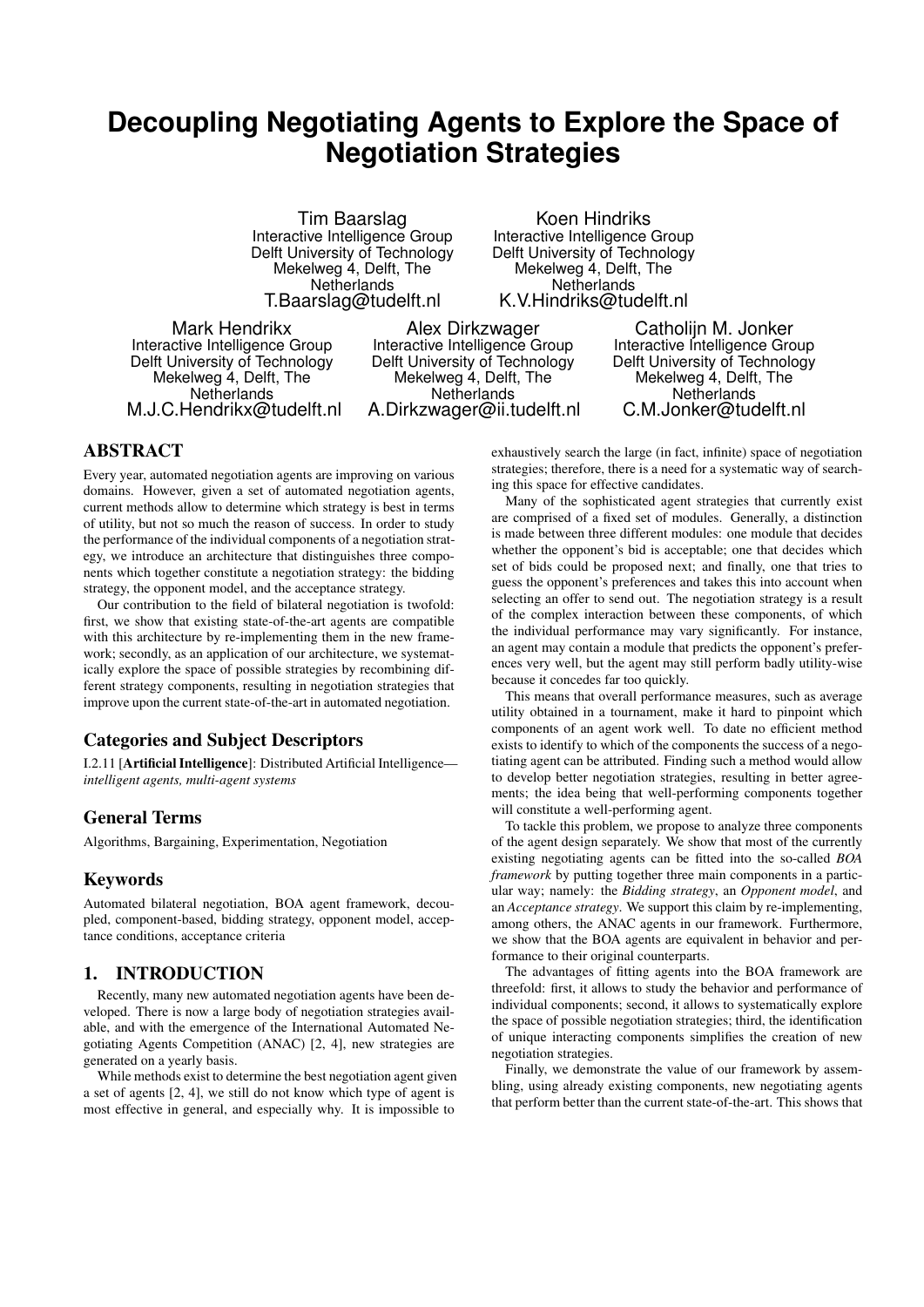the BOA framework can yield better performing agents by combining better performing components.

The remainder of this paper is organized as follows. Section 2 discusses related work. In Section 3 the BOA agent framework is introduced, and we outline a research agenda on how to employ it. Section 4 provides evidence that many of the currently existing agents fit into the BOA framework, and discusses challenges in decoupling existing negotiation strategies. In Section 4.2 we illustrate how to test for equivalence of the original agent and its decoupled version. Section 5 shows how the BOA framework allows us to combine best practices in current agent design, leading to new, more effective strategies. Finally, in Section 6 we discuss lessons learned and provide directions for future work.

# 2. RELATED WORK

Since this paper introduces a framework based on a theory of components, we have surveyed literature that investigates and evaluates such components. There are three categories of related work: literature detailing the architecture of the negotiation strategy of an agent; work that discusses and compares the performance of a component of a negotiation strategy; and finally, literature that explores and combines a set of negotiation strategies to find an optimal strategy.

# 2.1 Achitecture of Negotiation Strategies

To our knowledge, there is little work in literature describing, at a similar level of detail as our work, the generic components of a negotiation strategy architecture. For example, Bartolini et al. [5] and Dumas et al. [8] treat the negotiation strategy as a singular component. There are however some notable exceptions.

Jonker et al. [16] present an agent architecture for multi attribute negotiation, where each component represents a specific process within the behavior of the agent, e.g.: attribute evaluation, bid utility determination, utility planning, and attribute planning. In contrast to our work, Jonker et al. focus on tactics for finding a counter offer and do not discuss acceptance conditions. However, there are some similarities between the two architectures. For example, the utility planning and attribute planning component correspond to the bidding strategy component in our architecture.

Ashri et al. [1] introduce a general architecture for negotiation agents, discussing components that resemble our architecture; however, the negotiation strategy is described from a BDI-agent perspective (in terms of motivation and mental attitudes). Components such as a proposal evaluator and response generator resemble an acceptance condition and bidding strategy respectively.

Hindriks et al. [13] introduce a generic architecture for negotiation agents in combination with a negotiation system architecture. Parts of the agent architecture correspond to the architecture presented in this paper; however, their focus is primarily on how the agent framework can be integrated into a larger system architecture. In addition, Hindriks et al. treat the acceptance condition and bidding strategy as a singular component.

# 2.2 Components of Negotiation Strategy

Evaluation of the performance of components is important to gain understanding of the performance of a negotiation strategy.

Regarding acceptance conditions, Baarslag et al. [3] analyze the performance of a set of acceptance conditions. These acceptance conditions depend on parameters such as time, utility of previous or next bid, and utility thresholds.

The notion of opponent model as a component of a negotiation strategy has been discussed by various authors, however to our knowledge there is no work comparing the performance of vari-

ous state-of-the-art opponent models. Recently, Hindriks et al. [15] introduced different quality measures for learning, based on the estimated preference profile and the actual preference profile, but this has not been put to practice yet. Different types of models exist in literature, including opponent models that estimate the reservation value [24], the (partial) preference profile [14], the opponent's acceptance of offers [20], and that predict the opponent's next move [7].

Our work focuses on opponent models which estimate the (partial) preference profile, because most existing implementations fit in this category; however, in principle, our framework can accommodate for modeling the opponent's strategy as well. Our framework also allows to determine and to compare the performance of different opponent models by separating the implementation of the opponent model from the rest of the negotiation agent.

Although we are not the first to identify the BOA components in a negotiation strategy, our approach seems to be unique in the sense that we vary these components of the strategies, thereby creating new negotiation strategies, and improving the state-of-the-art in doing so.

### 2.3 Negotiation Strategy Space Exploration

There are at least four main types of baseline bidding strategies to compare the performance of a bidding strategy against: time dependent [10, 11], resource dependent [10], behavior dependent [10], and zero intelligence strategies [12].

Faratin et al. [10] start by analyzing the performance of pure negotiation tactics on single issue domains in a bilateral negotiation setting. The decision function of the pure tactic is then treated as a component around which the full strategy is built. While they discuss how tactics can be linearly combined, the performance of linearly combined tactics are not analyzed (in contrast to Matos et al. [19]), as they note that the set of possible strategies is too large to explore.

Matos et al. [19] use a set of baseline negotiation strategies with varying parameters. The negotiation strategies are combined linearly and encoded as chromosomes after which they are utilized by a genetic algorithm to analyze the effectiveness of the strategies. The fitness of an agent is its score in a negotiation competition. This approach is limited to acceptance criteria that specify a utility interval of acceptable values, and hence does not take time into account; furthermore, the agents do not employ explicit opponent modeling.

Eymann [9] also uses genetic algorithms with more complex negotiating strategies, evolving six parameters that influence the bidding strategy. The genetic algorithm uses the current negotiation strategy of the agent and the opponent strategy with highest average income to create a new strategy, similar to other genetic algorithm approaches (see Beam and Segev [6] for a discussion of the application of genetic algorithms in automated negotiation). The genetic algorithm approach mainly treats the negotiation strategy optimization as a search problem in which the parameters of a small set of strategies is varied using genetic algorithms. In our approach, we analyze a more complex space of newly developed negotiation strategies, as our pool of surveyed negotiation strategies consists of strategies introduced in the ANAC competition [2, 4], as well as the strategies discussed by Faratin et al. [10]. Furthermore, each strategy consists of components that can have parameters themselves. Our contribution is to define and implement a framework that allows to easily vary all main components of a negotiating agent.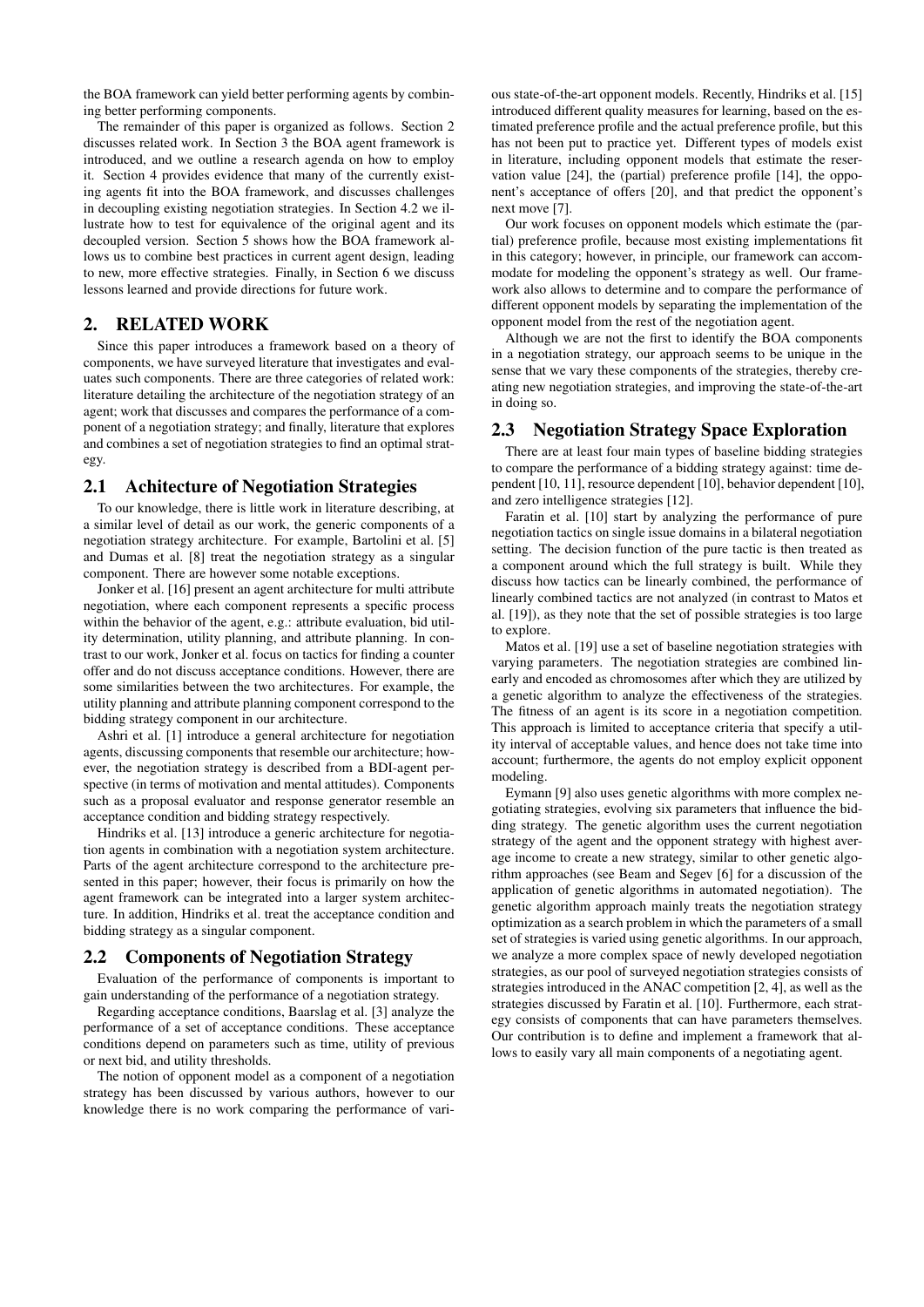# 3. THE BOA AGENT FRAMEWORK

In the last decade, many different negotiation strategies have been introduced in the search for an effective, generic automated negotiator (see related work Section 2). Current work often focuses on optimizing the negotiation strategy as a whole. We propose to direct our attention to a component-based approach, especially now that we have access to a large repository of mutually comparable negotiation strategies due to ANAC. This approach has several advantages:

- 1. Given measures for the effectiveness of the individual components of a negotiation strategy, we are able to pinpoint the most promising components, which gives insight into the reasons for success of the strategy;
- 2. Focusing on the most effective components helps to systematically search the space of possible negotiation strategies by recombining them into new strategies.

We make a distinction between two types of components in the sections below: elements that are part of the agent's environment, and components that are part of the agent itself.

#### 3.1 Negotiation Environment

We employ the same *negotiation environment* as in [2, 4, 18]; that is, we consider *bilateral*, *real time* automated negotiations, where the interaction between the two negotiating parties is regulated by the alternating-offers protocol [21]. The agents negotiate over a set of issues, as defined by the negotiation *domain*, which holds the information of possible bids, constraints, and the discount factor. The negotiation happens in real time, and the agents are required to reach an agreement (i.e., one of them has to accept) before the deadline is reached. The timing of acceptance is particularly important because the utility may be discounted, that is: the value of an agreement may decrease over time.

In addition to the domain, both parties also have privately-known preferences described by their *preference profiles*. While the domain is common knowledge, the preference profile of each player is private information. This means that each player only has access to its own utility function, and does not know the preferences of its opponent. The player can attempt to learn this during the negotiation encounter by analyzing the *bidding history*, using an opponent modeling technique.

#### 3.2 The BOA Agent

Based on a survey of literature and the implementations of currently existing negotiation agents, we identified three main components of a general negotiation strategy: a *bidding strategy*, possibly an *opponent model*, and an *acceptance strategy* (BOA). The elements of a BOA agent are visualized in Figure 1. In order to fit an agent into the BOA framework, it should be possible to discern these components in the agent design, with no dependencies between them. An exposition of the agents we considered is given in the next section, which will further motivate the choices made below.

1. Bidding strategy. A bidding strategy is a mapping which maps a negotiation trace to a bid. The bidding strategy can interact with the opponent model by consulting with it, passing one or multiple bids and see how they compare within the estimated opponent's utility space.

Input: *opponent utility of bids, negotiation trace*. Output: *provisional upcoming bid*.

- 2. Opponent model. An opponent model is a learning technique that constructs a model of the opponent's negotiation profile. In our approach, the opponent model should be able to estimate the opponent's utility of a given bid. Input: *set of possible bids, negotiation trace*. Output: *estimated opponent utility of a set of bids*.
- 3. Acceptance strategy. The acceptance strategy determines whether the bid that the opponent presents is acceptable. Input: *provisional upcoming bid, negotiation trace*. Output: *send accept, or send out the upcoming bid*.

The components interact in the following way (the full process is visualized in Figure 1). When receiving an opponent bid, the BOA agent first updates the *bidding history* and *opponent model* to make sure the most up-to-date data is used, maximizing the information known about the environment and opponent.

Given the opponent bid, the *bidding strategy* determines the counter offer by first generating a set of bids with a similar preference for the agent. The *bidding strategy* uses the *opponent model* (if present) to select a bid from this set by taking the opponent's utility into account.

Finally, the *acceptance strategy* decides whether the opponent's action should be accepted. At first glance, it may seem counterintuitive to make this decision *at the end* of the agent's deliberation cycle. Clearly, deciding upon acceptance *at the beginning* would have the advantage of not wasting resources on generating an offer that might never be sent out.

However, generating an offer first allows us to employ acceptance conditions that depend on the utility of the counter bid that is ready to be sent out. This method is widely used in existing agents [3]. Such acceptance mechanisms can make a more informed decision by postponing their decision on acceptance until the last step; therefore, and given our aim to incorporate as many agent designs as possible, we adopt this approach in our framework.

If the opponent's bid is not accepted by the acceptance strategy, then the bid generated by the bidding strategy is offered instead.

### 3.3 Employing the BOA framework

The component-based approach as outlined above enables us to follow at least two approaches: first of all, it allows us to independently analyze the components of every negotiation strategy that fits in to our framework. For example, by re-implementing the ANAC agents in the BOA framework, it becomes possible to compare the accuracy of all ANAC opponent models, and to pinpoint the best opponent model among them. Naturally, this helps to build better agents in the future.

Secondly, we can proceed to *mix* different BOA components, e.g.: replace the opponent model of the runner-up of ANAC by a different opponent model and test whether this makes a difference in placement. Such a procedure enables us to assess the reasons for success of an agent, and makes it possible to systematically search for an effective automated negotiator.

The first part of the approach gives insight in what components are best in isolation; the second part gives us understanding of their influence on the agent as a whole. At the same time, both approaches raise some key theoretical questions, such as:

- 1. Can the BOA components be identified in all, or at least most, current negotiating agents?
- 2. How do we measure the performance of the single components? Can a single best component be identified, or does this strongly depend on the other components?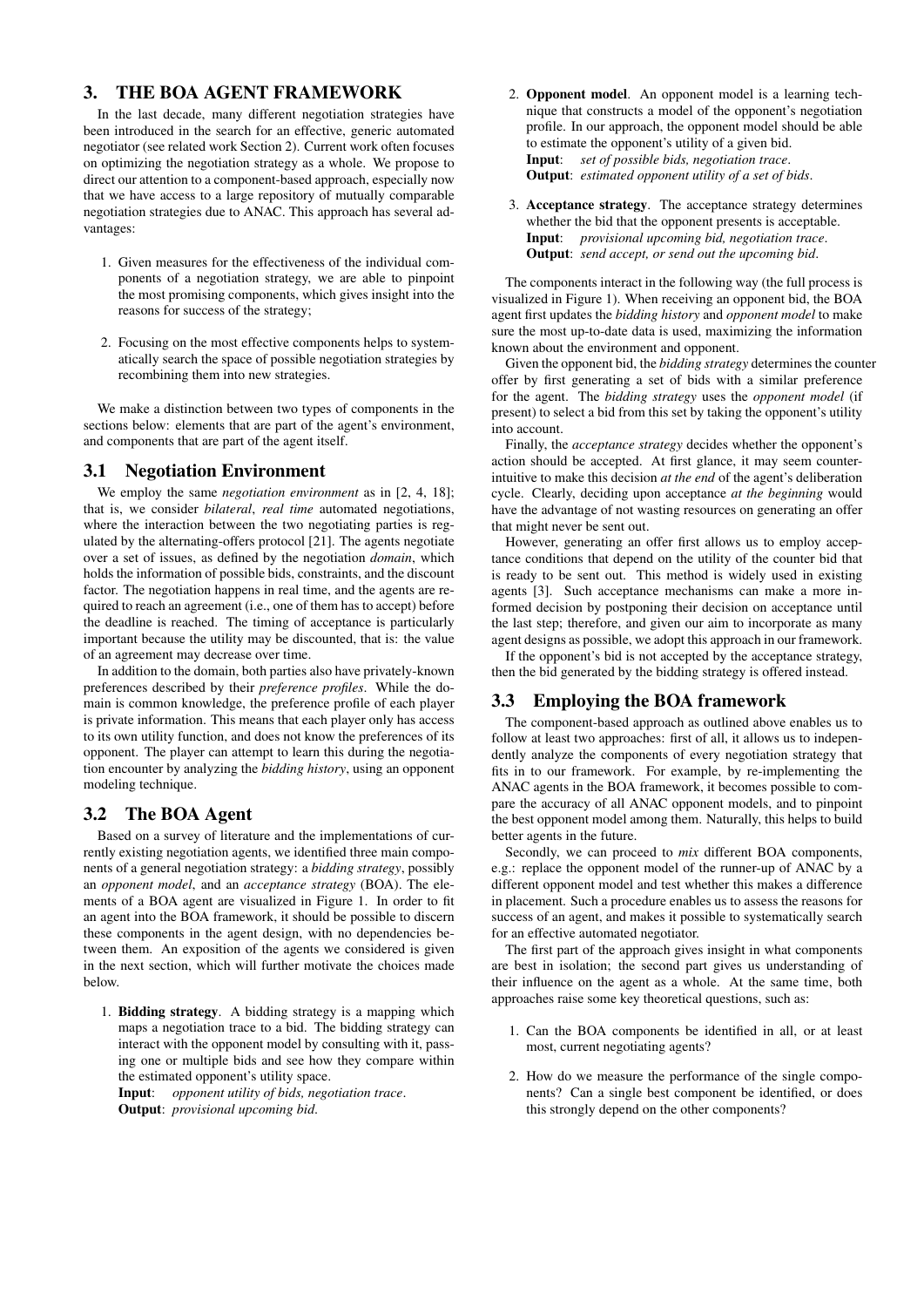

Figure 1: The BOA framework negotiation flow.

3. If the individual components perform better than others (with respect to some performance measure), does combining them in an agent also improve the agent's performance?

In this work we do not aim to fully answer all of the above questions; instead, we outline a research agenda, and introduce the BOA framework as a tool that can be used towards answering these questions.

Nonetheless, in the next section, we will provide empirical support for an affirmative answer to the first theoretical question: indeed, in many cases the components of the BOA framework can be identified in current agents, and we will also provide reasons for when this is not the case.

The answer to the second question depends on the component under consideration: for an opponent model, it is straightforward to measure its effectiveness: the closer the opponent model is to the actual profile of the opponent, the better it is. The quality of approximation can be measured in multiple ways [15], and should be balanced against other measures that also influence its performance. For instance, in a real time negotiation there is a trade-off between the required computational resources and expected quality of the opponent model.

The performance of the other two components of the BOA framework is better measured in terms of utility obtained in negotiation (as has been done for acceptance strategies in [3]), as there seems no clear alternative method to define the effectiveness of the acceptance strategy or bidding strategy in isolation. In any case, the BOA framework can be used as a research tool to help answer such theoretical questions.

Regarding the third question: suppose we take the best performing bidding strategy, equip it with the most faithful opponent model, and combine this with the most effective acceptance strategy; it would seem reasonable to assume this combination results in an effective negotiator. We plan to elaborate on this conjecture in future work (see also Section 6); however, Section 5 will already provide a first step towards this goal by recombining components of the ANAC 2011 agents to create more effective agents than the original versions.

#### 4. DECOUPLING EXISTING AGENTS

In this section we provide empirical evidence that many of the currently existing agents can be decoupled by separating the components of a set of state-of-the-art agents. This section serves three goals: first, we discuss how existing agents can be decoupled in a bidding strategy, acceptance strategy, and possibly an opponent model; second, we argue that the BOA framework design is appropriate, as most agents will turn out to fit in our framework; third,

we discuss a method to determine if the sum of the components – the BOA agent – is equal in behavior to the original agent.

### 4.1 Identifying the Components

In this section we identify the components of seventeen negotiating agents, taken from the ANAC competitions of 2010 [4], and 2011 [2], and of baseline strategies such as the time dependent agents [10, 11], and zero intelligence strategies [12]. We have selected these strategies as they are well-known and/or represent the current state-of-the-art in automated negotiation, having been implemented by various negotiation experts.

Since the agents were not designed with decoupling in mind, all agents had to be re-implemented to be supported by the BOA framework. Our decoupling methodology was to adapt an agent's algorithm to enable it to switch its components, without changing the agent's functionality. A method call to specific functionality, such as code specifying when to accept, was replaced by a more generic call to the acceptance mechanism, which can then be swapped at will. The contract of the generic calls are defined by the expected input and output of every component, as outlined in Section 3.2.

The first step in decoupling an agent is to determine which components can be identified. For example, in the ANAC 2010 agent FSEGA [22], an acceptance condition, a bidding strategy, and an opponent model can all be identified. The acceptance strategy combines simple, utility–based criteria (called  $AC_{\text{const}}$  and  $AC_{\text{prev}}$  in [3]) and can be easily decoupled in our framework. The opponent model is a variant of the *Bayesian opponent model* [14, 24], which is used to optimize the opponent utility of a bid. Since this usage is consistent with our framework (i.e., the opponent model provides opponent utility information), the model can be replaced by a generic opponent model interface. The final step is to change the bidding strategy to use the generic opponent model instead of specifically its own model. Other agents can be decoupled using a similar process.

Unfortunately, some agent implementations contained slight dependencies between different components. These dependencies needed to be resolved to separate the design into singular components. For example, both the acceptance strategy and bidding strategy of the ANAC 2011 agent The Negotiator<sup>1</sup> rely on a shared target utility. In such cases, the agent can be decoupled by introducing Shared Agent State (SAS) classes. A SAS class avoids code duplication, and therefore performance loss, by containing the code that is shared between the components. One of the components uses the SAS to calculate the values of the required parameters and saves the results, while the other component simply asks for the

<sup>&</sup>lt;sup>1</sup>Descriptions of all ANAC 2011 agents can be found in [2].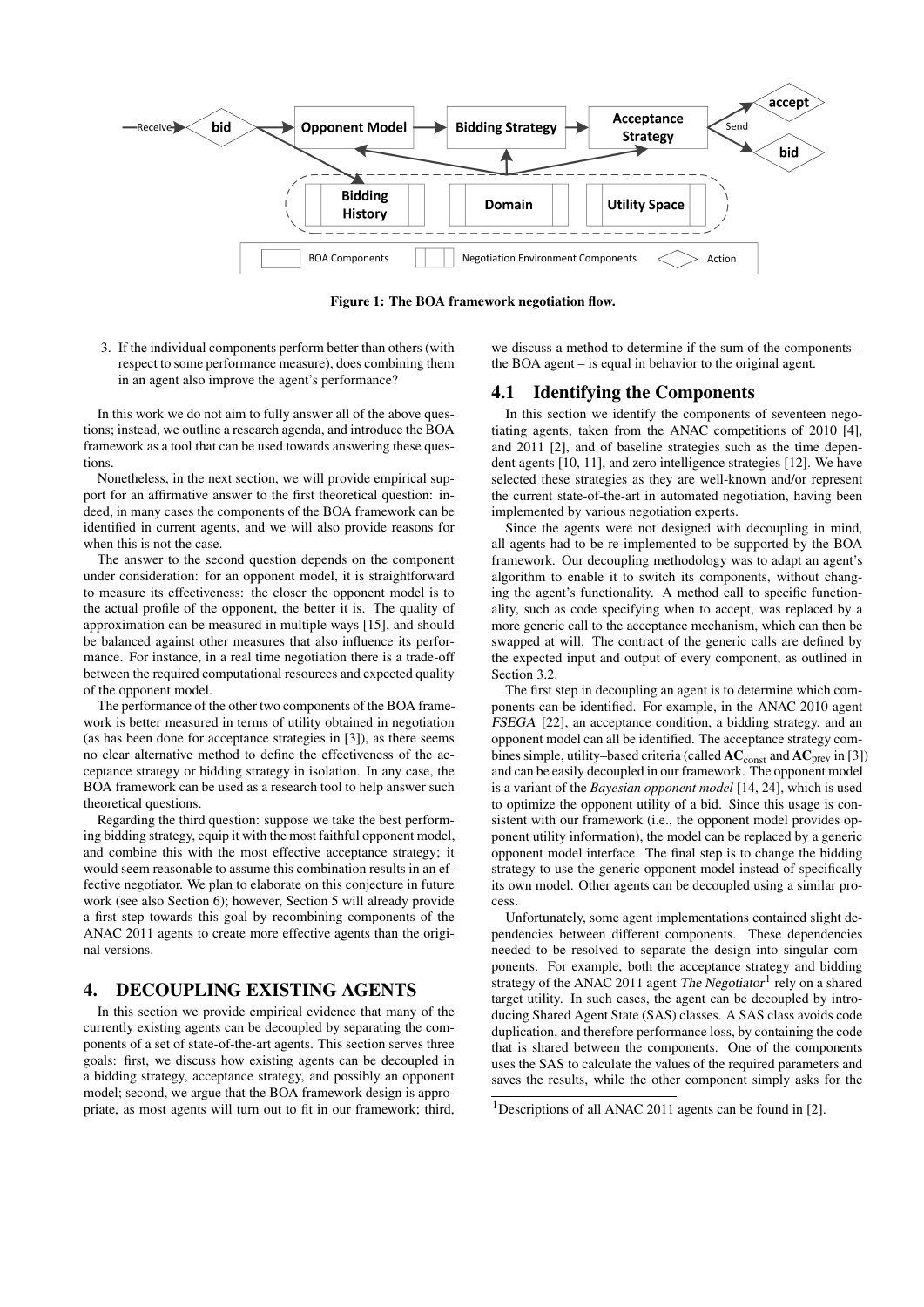saved results instead of duplicating the calculation.

Table 1 provides an overview of all agents we re-implemented in our framework, and more specifically, which components we were able to decouple. In fact, we were able to decouple all ANAC2011 and ANAC2011 agents except for ValueModelAgent. While ValueModelAgent can be theoretically decoupled, the strong coupling between its components results in too computationally heavy components when used separately.

As is evident from Table 1, the only possible obstacle in decoupling an agent is its usage of the opponent model. An agent's opponent model can be employed in multiple ways. Some agents, such as Nice Tit for Tat, attempt to estimate the Nash point on the Pareto frontier. Other common applications include: ranking a set of bids according to the opponent utility, reciprocating in opponent utility, and extrapolating opponent utility. The generic opponent model interface needs to sufficiently accommodate such requirements from the bidding strategy to make interchangeability possible. For this reason we require the opponent model interface to be able to produce the estimated opponent utility of an arbitrary negotiation outcome.

With regard to the opponent model, there are three groups of agents: first, there are agents such as FSEGA [22], which use an opponent model that can be freely interchanged; second, there are agents such as the ANAC 2010 winner Agent K  $[17]$ , which do not have an opponent model themselves, but can be extended to use one. Such agents typically employ a bidding strategy that first decides upon a specific target utility range, and then picks a *random* bid within that range. These agents can easily be fitted with an opponent model instead, by passing the utility range through the opponent model before sending out the bid. Lastly, there are agents that cannot use an opponent model in any meaningful way, such as Random Walker [12], and there are agents such as Gahboninho and BRAM Agent that use a frequency-based opponent model which is not compatible with our framework, as their opponent models do not yield enough information to compute the opponent utility of bids. For this type of agent, we consider the opponent model part of the bidding strategy.

| Agent                   | B | О | A |
|-------------------------|---|---|---|
| Agent $K$               |   | Ø |   |
| Agent $K2$              |   | Ø |   |
| <b>Agent Smith</b>      |   |   |   |
| <b>BRAM</b> Agent       |   |   |   |
| <b>FSEGA</b>            |   |   |   |
| Gahboninho              |   |   |   |
| HardHeaded              |   |   |   |
| IAMcrazyHaggler         |   | Ø |   |
| IAMhaggler2010          |   |   |   |
| IAMhaggler2011          |   | Ø |   |
| <b>Nice Tit for Tat</b> |   |   |   |
| Nozomi                  |   | Ø |   |
| <b>Offer Decreasing</b> |   |   |   |
| <b>Random Walker</b>    |   |   |   |
| TheNegotiator           |   | Ø |   |
| Time dependent agent    |   | Ø |   |
| Yushu                   |   | Ø |   |

Table 1: Overview of components identified in every agent.  $\sqrt{\cdot}$ : original has component that can be decoupled. ∅: original has no component, but it can be added. – : no support for such a component.

When decoupling the agents, it becomes apparent that the bidding strategy component varies greatly between different agents. In contrast, there are only two main types of opponent models being used: Bayesian models and frequency models. Bayesian models are an implementation of a (scalable) model of the opponent preferences that is updated using Bayesian learning [14, 24].

The main characteristic of frequency based models is that they track the frequency of occurrence of issues and values in the opponent's bids and use this information to estimate the opponent's preferences. In practice, Bayesian models are more computationally intensive, whereas frequency models are relatively light-weight.

After comparing the different implementation variants in all agents, we consider the Bayesian model of IAMhaggler 2010 and the frequency model of HardHeaded representative of their type, as we believe that both are the most accurate and computationally efficient implementations.

Similar to the opponent models, most agents use variations and combinations of a small set of acceptance conditions. Specifically, many agents use simple thresholds for deciding when to accept (called  $AC<sub>const</sub>$  in [3]) and linear functions that depend on the utility of the bid under consideration  $(AC_{next}(\alpha, \beta)$  [3]).

#### 4.2 Testing Equivalence of BOA Agents

A BOA agent should behave identically to the agent from which its components are derived. Equivalence can be verified in two ways; first, given the same negotiation environment and the same state, both agents should behave in exactly identical ways (Section 4.2.1); second, the performance in a real time negotiation of both agents should be similar (Section 4.2.2).

#### *4.2.1 Identical Behavior Test*

Two deterministic agents can be considered equivalent if they perform the same action given the same negotiation trace. There are two main problems in determining equivalence: first, most agents are nondeterministic, as they behave randomly in certain circumstances; for example, when picking from a set of bids of similar utility; second, the default protocol in GENIUS uses real time [18], which is highly influenced by cpu performance. This entails that in practice, two runs of the same negotiation are never exactly equivalent.

To be able to run an equivalence test despite of the agents choosing random actions, we fixed the seeds of the random functions of the agents. The challenge of working in real time was dealt with by changing the real time deadline to a maximum amount of rounds. Since time does not pass within a round, cpu performance does not play a role.

All agents were evaluated on the ANAC2011 domains (see [2] for a domain analysis). The ANAC2011 domains vary widely in characteristics: the number of issues ranges from 1 to 8, the size from 3 bids to 390.625 bids, and the discount from none (1.0) to strong (0.424). Some ANAC2010 agents, specifically Agent Smith and Yushu, were not designed for large domains and were therefore run on a subset of the domains.

The *opponent strategies* used in the identical behavior test should satisfy two properties: the opponent strategy should be deterministic, and secondly, the opponent strategy should not be the first to accept, to avoid masking errors in the agent's acceptance strategy. Given these two criteria, we used the standard time-dependent tactics [10, 11] for the opponent bidding strategy. Specifically, we use Hardliner ( $e = 0$ ), Linear Conceder ( $e = 1$ ), and Conceder ( $e = 2$ ). In addition, we use the Offer Decreasing agent which offers the set of all possible bids in decreasing order of utility.

All original and BOA agents were evaluated against all four op-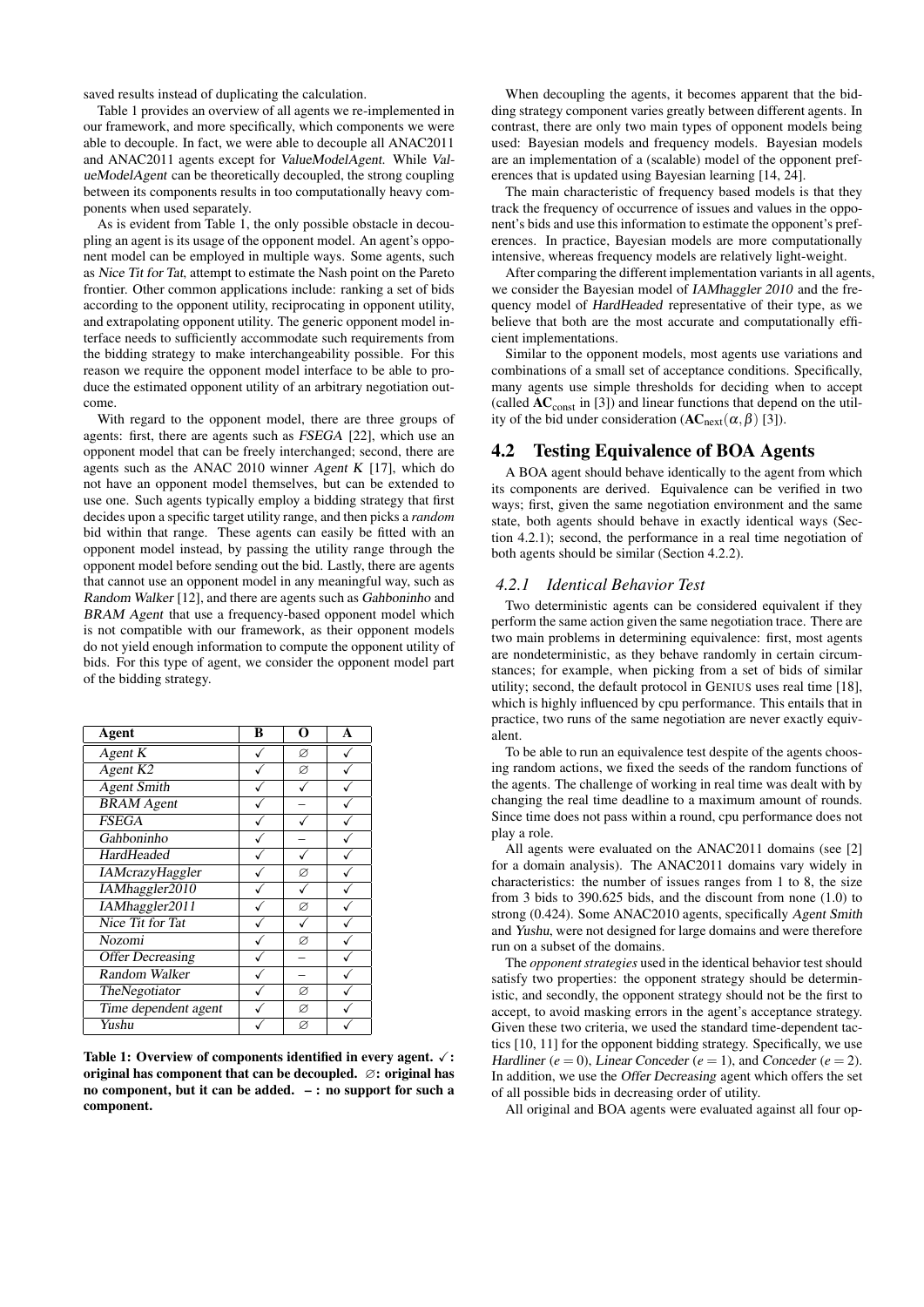ponents on eight domains, using both preference profiles defined on each domain. An agent running both strategies in parallel was used to check that both strategies were equivalent.

After the experiments were performed, the test results indicated that all BOA agents were exactly identical to their original counterparts.

#### *4.2.2 Similar Performance Test*

Two agents can perform the same action given the same input, but may still achieve different results because of differences in their real time performance. When decoupling agents, there is a trade-off between performance and interchangeability of components. For example, most agents record only a partial negotiation history, while some acceptance strategies require the full history of the agent and/or its opponent. In such cases, the agent can be constrained to be incompatible with these acceptance strategies, or generalized to work with the full set of available acceptance strategies. We typically elected the most universal approach, even when this negatively influenced performance. We will demonstrate that while there is some performance loss when decoupling existing agents, it does not significantly impact the negotiation outcome.

The performance of the BOA agents was tested by letting them participate in the ANAC 2011 tournament (using the same setup, cf. [2]). The decoupled ANAC 2011 agents replaced the original agents, resulting in an  $8 \times 8$  tournament, while the ANAC 2010 agents were added to the tournament, resulting in  $9 \times 9$  tournaments.

For our experimental setup we used computers that were slower compared to the IRIDIS high-performance computing cluster that was used to run ANAC 2011. As we were therefore unable to reproduce exactly the same data, we first recreated our own ANAC 2011 tournament data (Appendix B), which is used as our baseline to benchmark the decoupled agents. The difference in performance caused small changes compared to the official ANAC 2011 ranking, as Agent K2 moved up from 5th to 3rd place.

Table 2 in Appendix A provides an overview of the results. We evaluated the performance in terms of time of agreement and average overall utility. From these results, we can conclude that the variation is minimal: the largest difference between the original and decoupled agents is 0.010 for the average time of agreement (due to Agent Smith) and 0.009 for the average utility (due to Hard-Headed). Therefore the BOA agents and their original counterparts show comparable performance.

# 5. APPLICATIONS OF THE BOA FRAME-WORK

The BOA framework can be used to compare the performance of components and, using this knowledge, we can search for negotiation strategies that improve the current state-of-the-art. In this section we discuss a first exploratory test setup in which we change the acceptance condition and opponent model of existing ANAC 2011 agents to improve their performance.

Despite the reduced negotiation space that is searched, the space still needs to be scaled down. Decoupling *n* agents can in theory give rise to  $n<sup>3</sup>$  new agents if each agent implements all BOA components (see Figure 1), and even larger if we allow different parameters for each component. In practice, it quickly becomes unfeasible to search the full Cartesian product of components. To reduce the space, we have devised a method to test multiple acceptance criteria at the same time, as is explained below.

#### 5.1 Scaling the Negotiation Space

Suppose that two negotiating BOA agents *A* and *B* have identical bidding mechanisms and the same opponent modeling technique, so that only their acceptance criteria differs. Furthermore, suppose agent *A* accepts in the middle of the negotiation, and agent *B* at the end. The agents have accepted at a different time during the negotiation, but the bidding behavior will be identical until the acceptance occurred. The only difference between the complete traces is that the trace of agent *A* is cut-off in the middle of the negotiation.

In the BOA framework we exploit this property by running all acceptance conditions in parallel, and recording when each acceptance condition accepts. This reduces the amount of component combinations from  $n^3$  to  $n^2$  as the *n* acceptance conditions are reduced to 1. This approach is from now on referred to as multiacceptance criteria (MAC).

In addition, since we support parameters for the acceptance conditions, a large number of acceptance conditions varying only in the value of their parameters can be tested during the same negotiation thread. Note that this approach assumes that checking additional acceptance conditions does not introduce a large computational overhead. In practice we found that the computational overhead was less than 5%, even when more than 50 variants of acceptance conditions were used at the same time.

Note that a similar technique cannot be applied for the bidding strategy and the opponent model, as both components directly influence the negotiation trace.

Even if MAC is applied, there are still  $n^2$  possible combinations to explore. This is already problematic for a limited amount of domains and agents. To illustrate, ANAC 2011 consists of 448 negotiation sessions [2] which may all last 3 minutes. In worst case, it requires 22 hours to run a single tournament, and almost four weeks for running it 28 times, as we did for the similarity test discussed in Section 4.2.2. Towards improving scalability, we extended GENIUS so that a negotiation tournament may be distributed among multiple computers.

# 5.2 Improving the State-of-the-Art

Using the scaling methods discussed in the previous section, we were able to explore a reduced space of negotiation strategies. We opted to limit our attention to the ANAC 2011 agents for two reasons: first, because it is a competition that already has verified data which can be re-used; second, the ANAC 2011 tournament is the most recent incarnation of ANAC at the time of writing, and can therefore be assumed to contain state-of-the-art negotiation agents.

#### *5.2.1 Searching the Negotiation Space*

For each agent of our test setup, the original bidding strategy was fitted with alternative acceptance conditions and opponent models. We used the following sets of BOA components:

- (B) For the bidding strategies, the seven decoupled agents from ANAC 2011 were used (see Table 1).
- (O) As our opponent model set we elected the two representative opponent models we identified in Section 4.1 (i.e., a Bayesian model and a frequency model). In addition, we allowed the strategies to use *no* opponent model, as the computational overhead of an opponent model could lead to worse performance.
- (A) All acceptance conditions of the seven decoupled agents of the ANAC 2011 were used, except for the acceptance condition of Gahboninho, as it is relatively heavy-weight, resulting in poor cpu performance.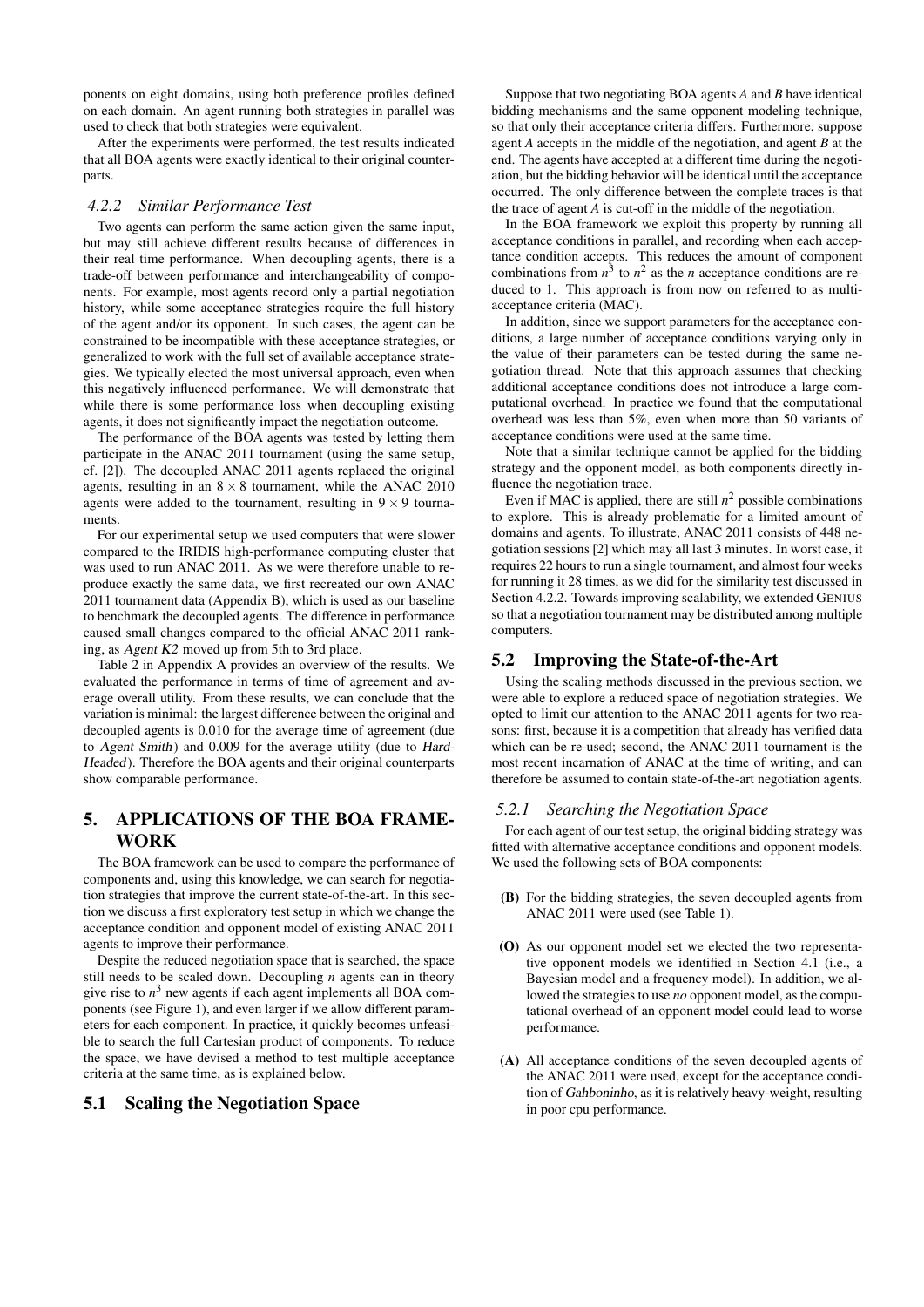In addition to the existing acceptance mechanism components, we used acceptance mechanisms that combined certain acceptance criteria, such as  $AC_{\text{combi}}(T, MAX^W)$  [3], and the discounted version of  $AC_{next}$ , called  $AC_{next}^{disc}(\alpha, \beta, \gamma, \delta)$ . Similar to the acceptance condition of IAMcrazyHaggler [23], it differentiates between domains with and without discount factors; on undiscounted domains, it behaves identically to  $AC<sub>next</sub>(\alpha, \beta)$  [3]; on the discounted domains it is equal to  $AC<sub>next</sub>(\gamma, \delta)$ . Table 4 in Appendix C provides an overview of all 83 tested acceptance conditions.

All possible combinations were run three times during an exploratory search to determine the best combination of components for each agent. Similar to the equivalence test, we replaced the original agent strategy by the new strategy and measured its performance in the ANAC 2011 tournament. The best agent strategies were run 10 times to determine whether the average utility was significantly improved.

#### *5.2.2 Results*

From the seven agents analyzed in the test set we were able to considerably improve four: Gahboninho, Agent K2, Nice Tit for Tat, and BRAM Agent. All four perform significantly better than their original (*two-tailed t-test*,  $p < 0.01$ ).

For the other three agents, all the combinations of acceptance conditions and opponent models resulted in similar or worse performance. This indicates that the components of these strategies are well geared to one another. Note that this does not mean that the match is optimal, it only indicates that the components of the strategy are optimal within the tested set of components. Table 5 in Appendix D provides an overview of the performance of the best combination of components for each agent.

We note that using an improved opponent model does not ensure a better negotiation outcome, and in some cases can even result in worse performance due to the overhead caused by updating the model. An interesting direction for future work could be to quantify the contribution of opponent models to the performance of the ANAC agents.

All in all, the results demonstrate that the BOA framework not only assists in exploring the negotiation strategy space and improving existing agents, but it also helps to identify which components of the agent are decisive in its performance.

### 6. CONCLUSION AND FUTURE WORK

This paper introduces a framework that distinguishes the bidding strategy, the opponent model, and the acceptance strategy in automated negotiation strategies and recombines these components to systematically explore the space of automated negotiation strategies. The main idea behind the BOA framework is that we can identify several components in a negotiating agent, all of which can be optimized individually. Our motivation in the end is to create a proficient negotiating agent by combining the best components.

We have shown that many of the existing negotiation strategies can be re-fitted into our framework. We identified and classified the key components in them, and we have demonstrated that the original agents and their decoupled versions have identical behavior and similar performance. Finally, we have given an application of the BOA framework by recombining different components of the ANAC agents, and we have demonstrated this can significantly improve their performance.

One obvious direction of future research is to look at different BOA components in isolation; for example, to find the best opponent model that is currently available. After identifying the

best performing components, we can turn our attention to answer whether combining effective components leads to better overall results, and whether an optimally performing agent can be created by taking the best of every component. Our framework allows us to make these questions precise and provides a tool for answering these questions.

Another possible improvement is extend the focus of current work on preference profile modeling techniques to a larger class of opponent modeling techniques, such as strategy prediction. Also, an agent is currently equipped with a single component during the entire negotiation session. It would be interesting to run multiple BOA components in parallel, and use recommendation systems to elect the best component at any given time.

#### Acknowledgements

This research is supported by the Dutch Technology Foundation STW, applied science division of NWO and the Technology Program of the Ministry of Economic Affairs. It is part of the Pocket Negotiator project with grant number VICI-project 08075.

#### 7. REFERENCES

- [1] R. Ashri, I. Rahwan, and M. Luck. Architectures for negotiating agents. In *Proceedings of the 3rd Central and Eastern European conference on Multi-agent systems*, pages 136–146. Springer-Verlag, 2003.
- [2] Tim Baarslag, Katsuhide Fujita, Enrico H. Gerding, Koen Hindriks, Takayuki Ito, Nicholas R. Jennings, Catholijn Jonker, Sarit Kraus, Raz Lin, Valentin Robu, and Colin R. Williams. Evaluating practical negotiating agents: Results and analysis of the 2011 international competition. *Artificial Intelligence Journal*, Submitted.
- [3] Tim Baarslag, Koen Hindriks, and Catholijn Jonker. Acceptance conditions in automated negotiation. In *Proceedings of The Forth International Workshop on Agent-based Complex Automated Negotiations (ACAN 2011)*, 2011.
- [4] Tim Baarslag, Koen Hindriks, Catholijn M. Jonker, Sarit Kraus, and Raz Lin. The first automated negotiating agents competition (ANAC 2010). In Takayuki Ito, Minjie Zhang, Valentin Robu, Shaheen Fatima, and Tokuro Matsuo, editors, *New Trends in Agent-based Complex Automated Negotiations, Series of Studies in Computational Intelligence*, pages 113–135, Berlin, Heidelberg, 2012. Springer-Verlag.
- [5] C. Bartolini, C. Preist, and N.R. Jennings. A generic software framework for automated negotiation. In *First International Conference on Autonomous Agent and Multi-Agent Systems*. Citeseer, 2002.
- [6] C. Beam and A. Segev. Automated negotiations: A survey of the state of the art. *Wirtschaftsinformatik*, 39(3):263–268, 1997.
- [7] R. Carbonneau, G.E. Kersten, and R.klaue2001automated Vahidov. Predicting opponent's moves in electronic negotiations using neural networks. *Expert Systems with Applications*, 34(2):1266–1273, 2008.
- [8] M. Dumas, G. Governatori, A.H.M. Ter Hofstede, and P. Oaks. A formal approach to negotiating agents development. *Electronic Commerce Research and Applications*, 1(2):193–207, 2002.
- [9] T. Eymann. Co-evolution of bargaining strategies in a decentralized multi-agent system. In *AAAI fall 2001*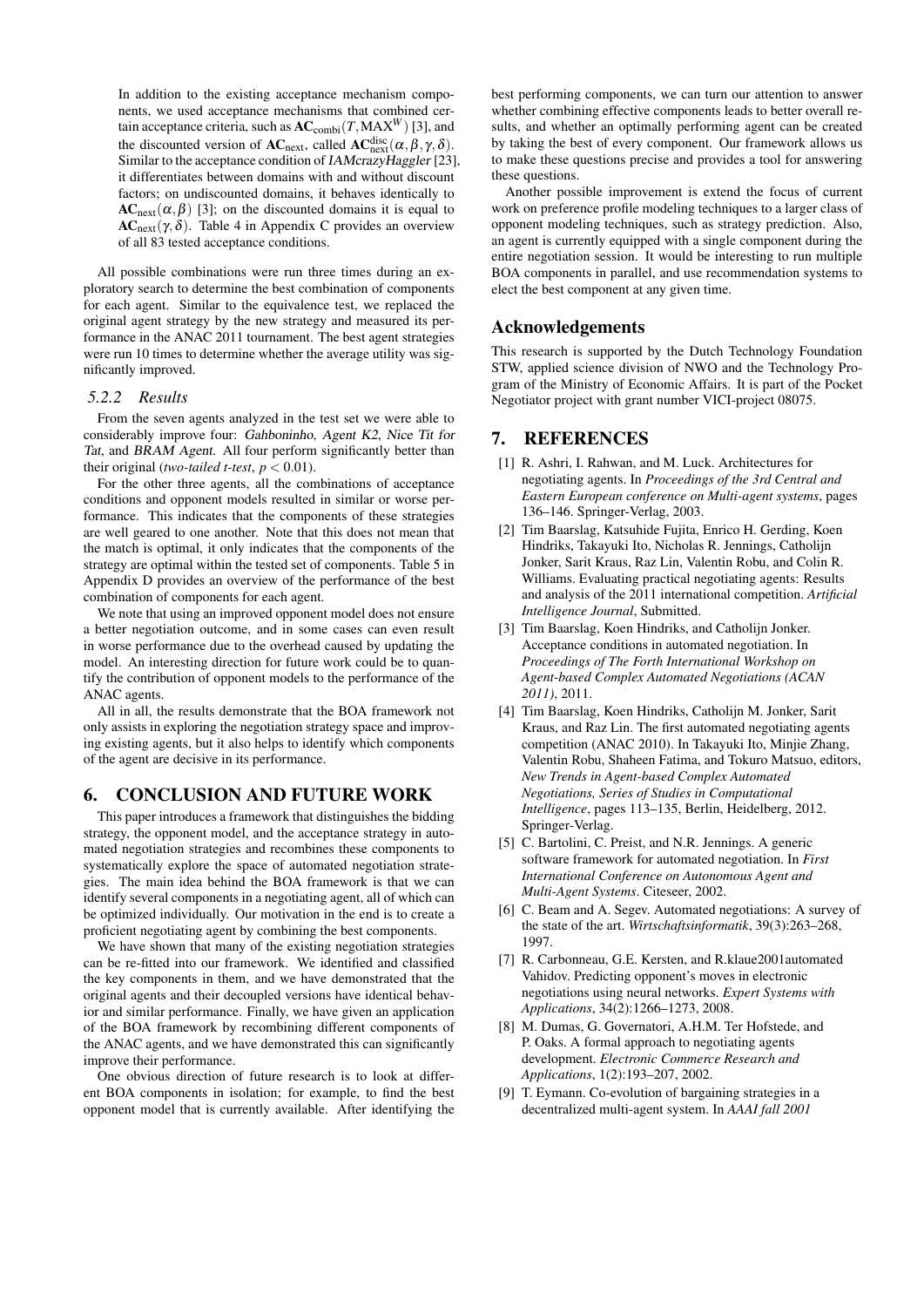*symposium on negotiation methods for autonomous cooperative systems*, pages 126–134, 2001.

- [10] P. Faratin, C. Sierra, and N.R. Jennings. Negotiation decision functions for autonomous agents. *Robotics and Autonomous Systems*, 24(3):159–182, 1998.
- [11] S.S. Fatima, M. Wooldridge, and N.R. Jennings. Multi-issue negotiation under time constraints. In *Proceedings of the first international joint conference on Autonomous agents and multiagent systems: part 1*, pages 143–150. ACM, 2002.
- [12] D.K. Gode and S. Sunder. Allocative efficiency of markets with zero-intelligence traders: Market as a partial substitute for individual rationality. *Journal of political economy*, pages 119–137, 1993.
- [13] K. Hindriks, C. Jonker, and D. Tykhonov. Towards an open negotiation architecture for heterogeneous agents. *Cooperative Information Agents XII*, pages 264–279, 2008.
- [14] K. Hindriks and D. Tykhonov. Opponent modelling in automated multi-issue negotiation using bayesian learning. In *Proceedings of the 7th international joint conference on Autonomous agents and multiagent systems*, volume 1, pages 331–338. International Foundation for Autonomous Agents and Multiagent Systems, 2008.
- [15] K.V. Hindriks and D. Tykhonov. Towards a quality assessment method for learning preference profiles in negotiation. *Agent-Mediated Electronic Commerce and Trading Agent Design and Analysis*, pages 46–59, 2010.
- [16] C.M. Jonker, V. Robu, and J. Treur. An agent architecture for multi-attribute negotiation using incomplete preference information. *Autonomous Agents and Multi-Agent Systems*, 15(2):221–252, 2007.
- [17] Shogo Kawaguchi, Katsuhide Fujita, and Takayuki Ito. Compromising strategy based on estimated maximum utility for automated negotiation agents competition (ANAC-10). In Kishan G. Mehrotra, Chilukuri K. Mohan, Jae C. Oh, Pramod K. Varshney, and Moonis Ali, editors, *IEA/AIE (2)*, volume 6704 of *Lecture Notes in Computer Science*, pages 501–510. Springer, 2011.
- [18] Raz Lin, Sarit Kraus, Tim Baarslag, Dmytro Tykhonov, Koen Hindriks, and Catholijn M. Jonker. Genius: An integrated environment for supporting the design of generic automated negotiators. *Computational Intelligence*, 2012.
- [19] N. Matos, C. Sierra, and N.R. Jennings. Determining successful negotiation strategies: An evolutionary approach. In *Proceedings of the International Conference on Multi Agent Systems*, pages 182–189. IEEE, 1998.
- [20] Y. Oshrat, R. Lin, and S. Kraus. Facing the challenge of human-agent negotiations via effective general opponent modeling. In *Proceedings of The 8th International Conference on Autonomous Agents and Multiagent Systems*, volume 1, pages 377–384. International Foundation for Autonomous Agents and Multiagent Systems, 2009.
- [21] Ariel Rubinstein. Perfect equilibrium in a bargaining model. *Econometrica*, 50(1):97–109, 1982.
- [22] Liviu Dan Serban, Gheorghe Cosmin Silaghi, and Cristian Marius Litan. Agent fsega - time constrained reasoning model for bilateral multi-issue negotiations. In Takayuki Ito, Minjie Zhang, Valentin Robu, Shaheen Fatima, and Tokuro Matsuo, editors, *New Trends in Agent-based Complex Automated Negotiations, Series of Studies in Computational Intelligence*, pages 159–165, Berlin, Heidelberg, 2012. Springer-Verlag.
- [23] C.R. Williams, V. Robu, E.H. Gerding, and N.R. Jennings.

Iamhaggler: A negotiation agent for complex environments. 2010.

[24] D. Zeng and K. Sycara. Bayesian learning in negotiation. *International Journal of Human-Computers Studies*, 48(1):125–141, 1998.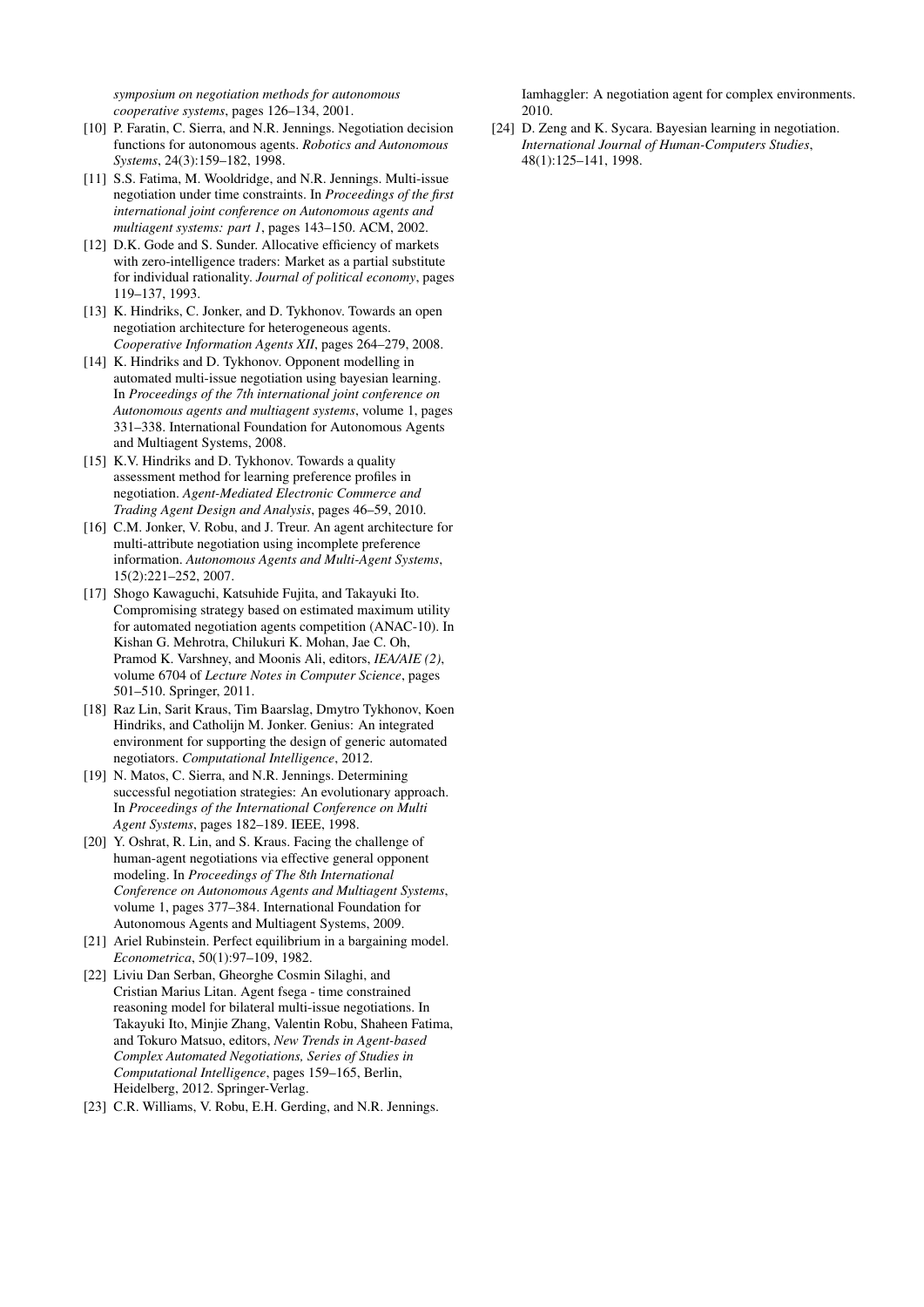# APPENDIX

# A. SIMILARITY TEST

|                           | Avg. time of agr. | SD time of agr. | Avg. utility | SD utility |
|---------------------------|-------------------|-----------------|--------------|------------|
| Agent $K$ (Org.)          | 0.713             | 0.0057          | 0.666        | 0.0035     |
| Agent K (Dec.)            | 0.714             | 0.0061          | 0.672        | 0.0045     |
| Agent Smith (Org.)        | 0.469             | 0.0083          | 0.703        | 0.0041     |
| Agent Smith (Dec.)        | 0.479             | 0.0053          | 0.707        | 0.0041     |
| FSEGA (Org.)              | 0.425             | 0.0013          | 0.721        | 0.0009     |
| FSEGA (Dec.)              | 0.426             | 0.0041          | 0.721        | 0.0024     |
| IAMcrazyHaggler (Org.)    | 0.591             | 0.0103          | 0.699        | 0.0078     |
| IAMcrazyHaggler (Dec.)    | 0.587             | 0.0069          | 0.702        | 0.0099     |
| IAMhaggler2010 (Org.)     | 0.633             | 0.0110          | 0.682        | 0.0093     |
| IAMhaggler2010 (Dec.)     | 0.636             | 0.0101          | 0.684        | 0.0066     |
| Nozomi (Org.)             | 0.663             | 0.0071          | 0.704        | 0.0063     |
| Nozomi (Dec.)             | 0.666             | 0.0062          | 0.708        | 0.0053     |
| Yushu (Org.)              | 0.798             | 0.0030          | 0.715        | 0.0035     |
| Yushu (Dec.)              | 0.800             | 0.0026          | 0.717        | 0.0037     |
| Agent K2 (Org.)           | 0.619             | 0.0046          | 0.685        | 0.0040     |
| Agent K2 (Dec.)           | 0.621             | 0.0050          | 0.686        | 0.0034     |
| BRAM Agent (Org.)         | 0.683             | 0.0089          | 0.683        | 0.0054     |
| <b>BRAM</b> Agent (Dec.)  | 0.687             | 0.0060          | 0.683        | 0.0033     |
| Gahboninho (Org.)         | 0.667             | 0.0055          | 0.736        | 0.0044     |
| Gahboninho (Dec.)         | 0.668             | 0.0053          | 0.742        | 0.0015     |
| HardHeaded (Org.)         | 0.738             | 0.0009          | 0.758        | 0.0024     |
| HardHeaded (Dec.)         | 0.735             | 0.0028          | 0.749        | 0.0034     |
| IAMhaggler2011 (Org.)     | 0.494             | 0.0102          | 0.685        | 0.0023     |
| IAMhaggler2011 (Dec.)     | 0.493             | 0.0078          | 0.683        | 0.0024     |
| Nice Tit for Tat $(Org.)$ | 0.677             | 0.0078          | 0.676        | 0.0043     |
| Nice Tit for Tat (Dec.)   | 0.683             | 0.0070          | 0.668        | 0.0025     |
| The Negotiator (Org.)     | 0.716             | 0.0016          | 0.679        | 0.0027     |
| The Negotiator (Dec.)     | 0.716             | 0.0014          | 0.679        | 0.0023     |

Table 2: The table shows performance (with standard deviation) of agents in an ANAC 2011 tournament before and after being decoupled.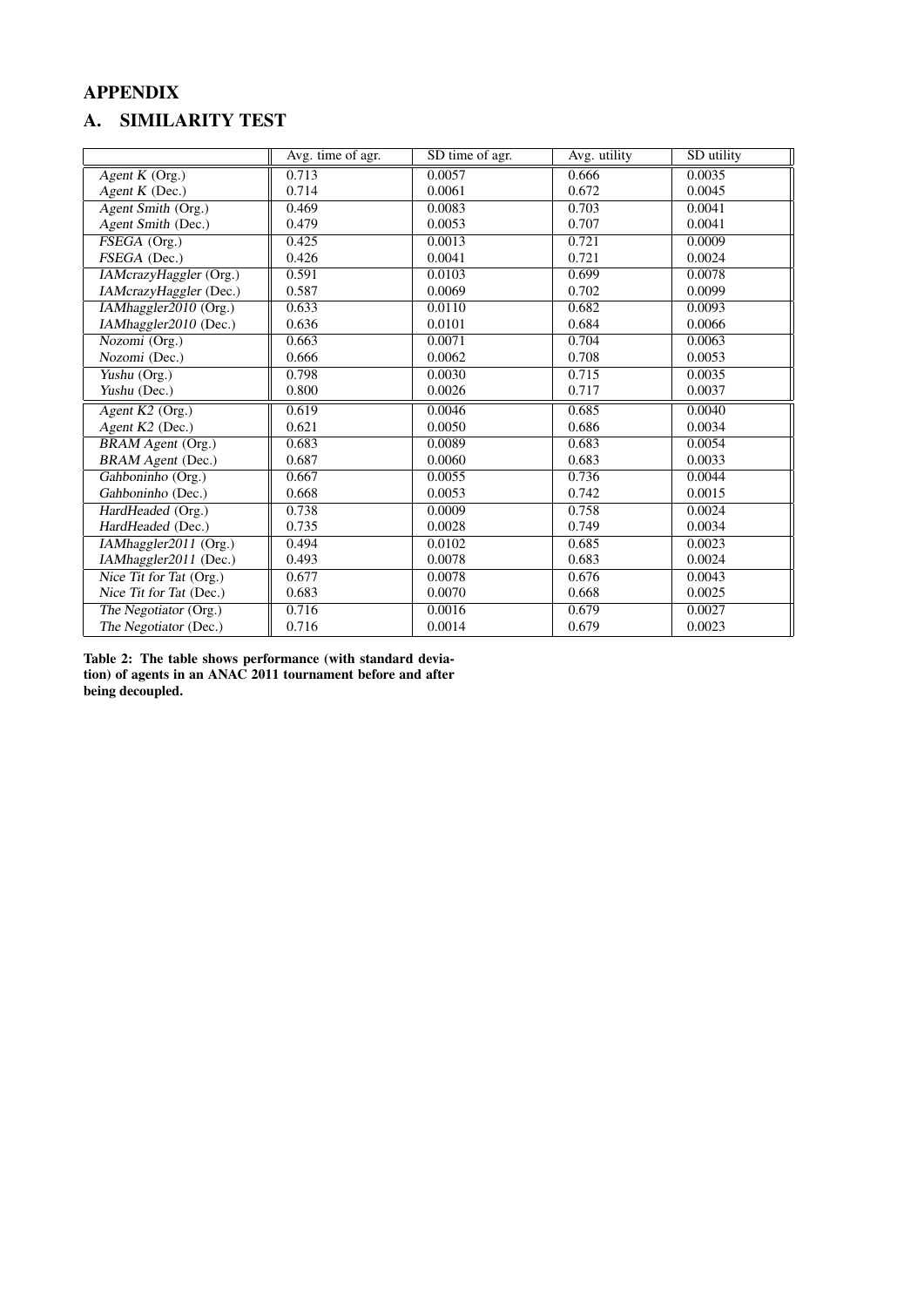# B. RESULTS OF ANAC COMPETITION

| Agent                | Trip<br>Amsterdam | Camera | $\mathbb{C}$ ar | Energy | Grocery | cquisition<br>Company | Laptop | Die<br>ð<br>Nice | utility<br>Mean |
|----------------------|-------------------|--------|-----------------|--------|---------|-----------------------|--------|------------------|-----------------|
| HardHeaded           | 0.891             | 0.818  | 0.961           | 0.664  | 0.725   | 0.747                 | 0.683  | 0.571            | 0.757           |
| Gahboninho           | 0.912             | 0.659  | 0.928           | 0.681  | 0.667   | 0.744                 | 0.726  | 0.571            | 0.736           |
| Agent K <sub>2</sub> | 0.759             | 0.719  | 0.922           | 0.467  | 0.705   | 0.777                 | 0.703  | 0.429            | 0.685           |
| IAMhaggler 2011      | 0.769             | 0.724  | 0.873           | 0.522  | 0.725   | 0.814                 | 0.749  | 0.300            | 0.685           |
| <b>BRAM</b> Agent    | 0.793             | 0.737  | 0.815           | 0.420  | 0.724   | 0.744                 | 0.661  | 0.571            | 0.683           |
| The Negotiator       | 0.792             | 0.744  | 0.913           | 0.524  | 0.716   | 0.748                 | 0.674  | 0.320            | 0.679           |
| Nice Tit for Tat     | 0.733             | 0.765  | 0.796           | 0.508  | 0.759   | 0.767                 | 0.660  | 0.420            | 0.676           |
| Value Model Agent    | 0.839             | 0.778  | 0.935           | 0.012  | 0.767   | 0.762                 | 0.661  | 0.137            | 0.611           |

Table 3: ANAC 2011 results of our hardware  $(n = 10)$ .

# C. VARIABLES USED FOR ACCEPTANCE **CONDITIONS**

| <b>Acceptance Condition</b>                                     | Range                    | <b>Increments</b> |
|-----------------------------------------------------------------|--------------------------|-------------------|
| $AC_{\text{maximum}}(T)$                                        | $T \in [0.95, 0.99]$     | 0.01              |
| $AC_{\text{next}}^{\text{disc}}(\alpha, \beta, \gamma, \delta)$ | $\alpha \in [1.0, 1.05]$ | 0.05              |
|                                                                 | $\beta \in [0.0, 0.1]$   | 0.05              |
|                                                                 | $\gamma \in [1.0, 1.1]$  | 0.05              |
|                                                                 | $\delta \in [0.0, 0.15]$ | 0.05              |
| $AC_{\text{HardHeaded}}$                                        |                          |                   |
| $AC$ TheNegotiator                                              |                          |                   |
| AC <sub>NiceTitForTat</sub>                                     |                          |                   |
| AC <sub>BRAMAgent</sub>                                         |                          |                   |
| $AC_{AgenK2}$                                                   |                          |                   |
| $AC_{\text{IAMhaggler}2011}$                                    |                          |                   |

Table 4: Variables that were used for the acceptance conditions.